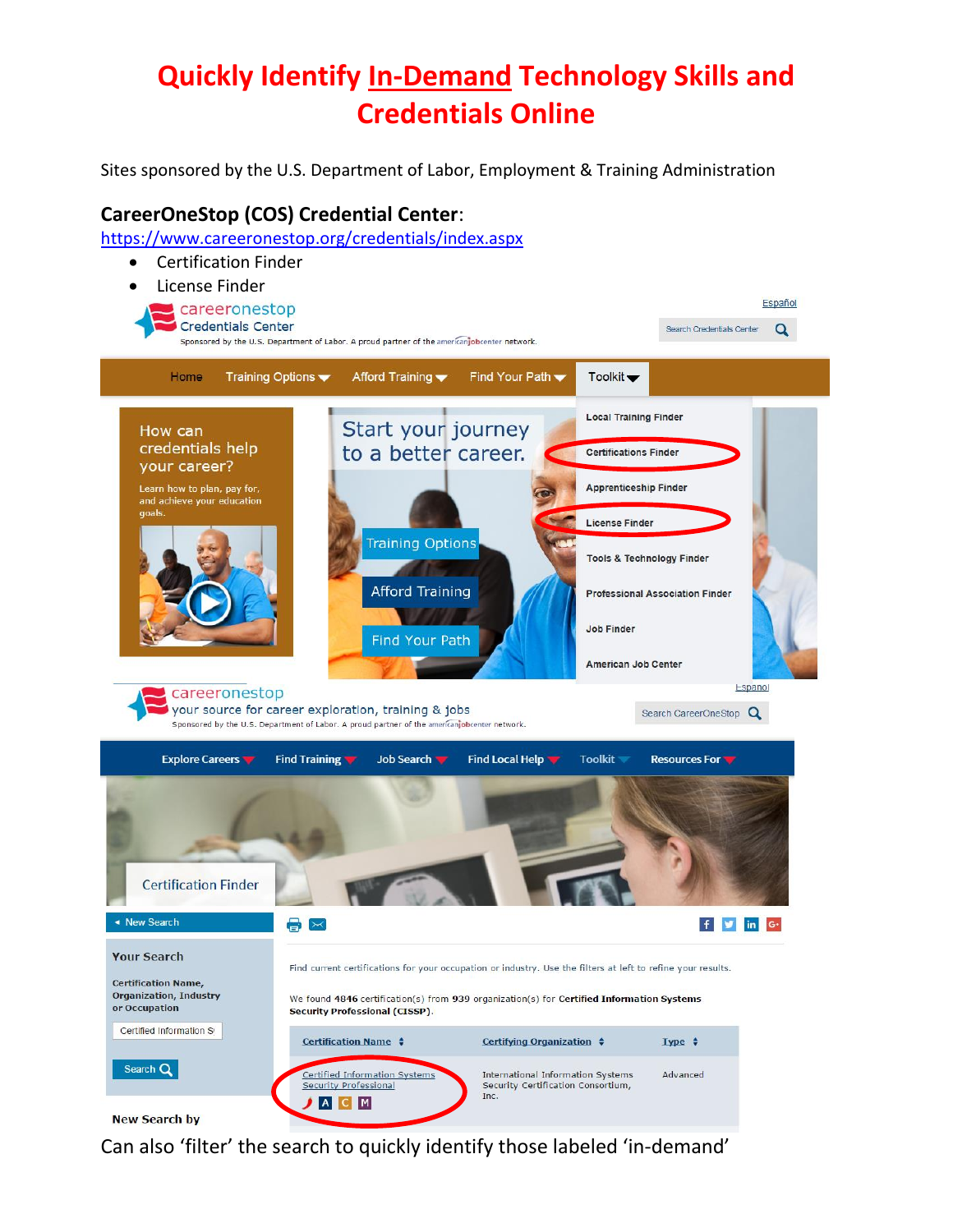# What do the certification icons mean?

| = This certification is considered in demand                                                    |
|-------------------------------------------------------------------------------------------------|
| CareerOneStop analysis indicates the certification is frequently mentioned in online job        |
| postings.                                                                                       |
| Δ                                                                                               |
| This certification is accredited by the American National Standards                             |
| <b>Institute (ANSI)</b>                                                                         |
| = This certification is accredited by The National Commission for                               |
| <b>Certifying Agencies (NCCA)</b>                                                               |
| = This certification is industry- endorsed                                                      |
| Certifications marked as third-party endorsed are endorsed by a major industry association      |
| that is not itself the developer of the certification, such as NAM/Manufacturing Institute or   |
| the Health Professions Network.                                                                 |
| M<br>= This certification is related to Military Occupational Specialties                       |
| These certifications were identified in Credentialing Opportunities On-Line (COOL) sites        |
| for the various branches of the armed services.                                                 |
|                                                                                                 |
| This certification is related to Career and Technical Education Career                          |
| <b>Clusters</b>                                                                                 |
| Certifications marked with [C] are related to the knowledge and skills specified in one or more |
| of the sixteen Career and Technical Education Programs of Study.                                |
|                                                                                                 |
| = This certification is related to the Job Corps training program                               |
| Certifications marked with [J] are ones that have been selected by the industry groups that     |
| advise the Job Corps program on their training program offerings.                               |
| CareerOneStop License Finder                                                                    |
| https://www.careeronestop.org/ Credentials/Toolkit/find-licenses.aspx                           |
|                                                                                                 |
| What are the different certification tynes?                                                     |

**What are the different certification types?** There are five types of certifications included here: Core, Advanced, Specialty, Skill, and Product/Equipment. Each is defined below.

# **Core**

- 1. The certification does not have a minimum education level or has an education level below a two-year Associates of Arts or Associates of Sciences degree and the certification does not have a minimum requirement for work experience or requires two or less years of work experience.
- 2. The certification has an education level of an Associates of Arts or Associates of Sciences degree or higher, but has a work experience requirement of less than 2 years of work experience.
- 3. The certification has a work experience requirement of more than 2 years but does not require a two-year Associates of Arts or Associates of Sciences degree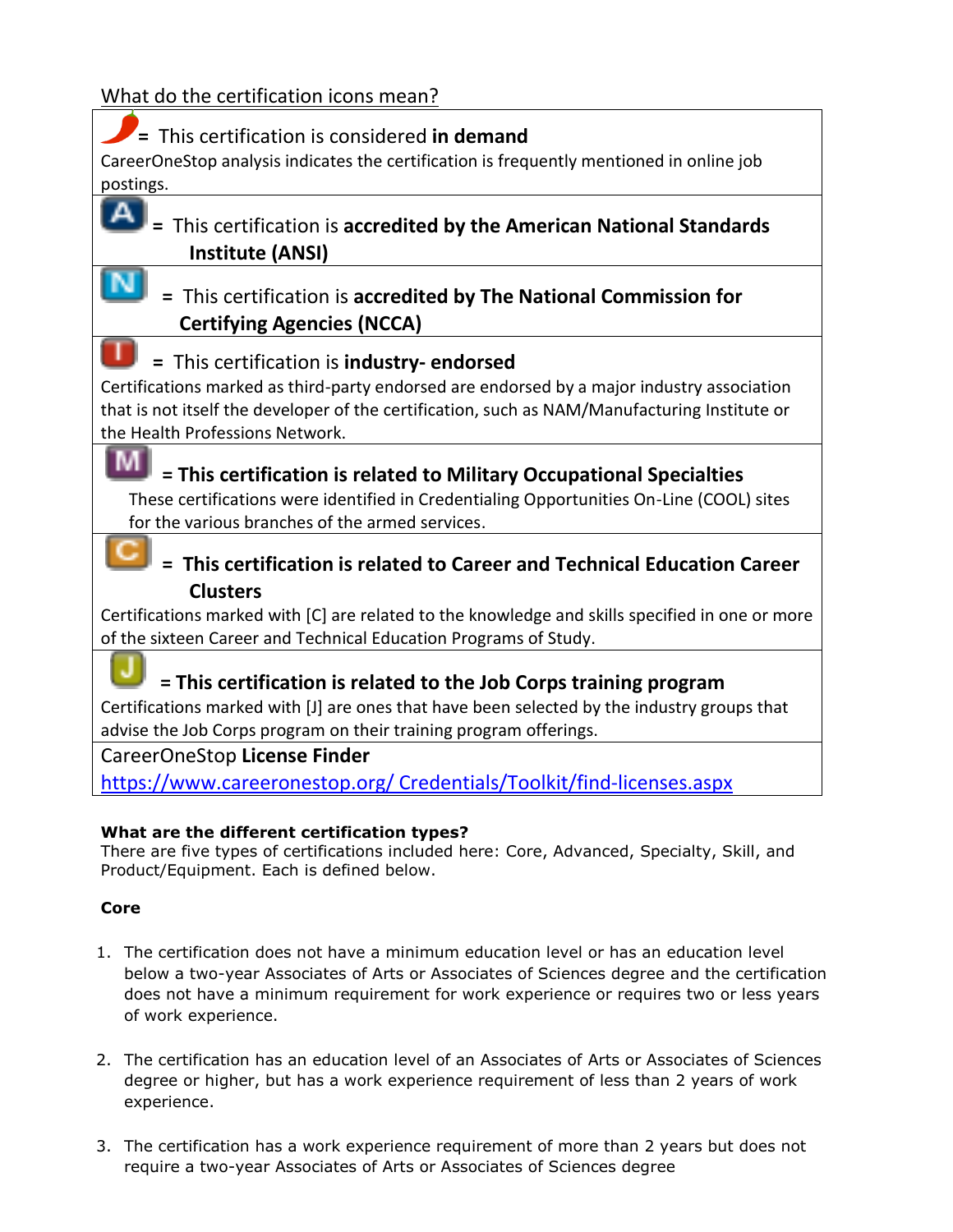#### **Advanced**

The certification has an education level of an Associates of Arts or Associates of Sciences degree or higher and has a work experience requirement of more than 2 years, or requires obtaining a 'core' level certification from the same organization.

#### **Specialty**

The certification corresponds to a specialty within a recognized occupation. For example Oncology Nurse and Pediatric Nurse are specialties within the nursing field, so Certified Oncology Nurse and Certified Pediatric Nurse would be classified as specialty certifications.

#### **Skill**

A skill certification tests for basic skills and may or may not be related to a product. Examples of a skill certification would be CPR certification or word processing fundamentals certification.

#### **Product/Equipment**

A product/equipment certification tests for knowledge about the use of proprietary software or hardware products. This classification is used primarily for computer-related companies such as IBM, CISCO, HP, etc.

### **In-demand Technology Skills [www.ONETOnline.org](http://www.onetonline.org/)**

| <b>O*NET OnLine</b>                                                                                                                                                                                                                                                                                                                                                                                                                                                 | <b>Occupation Quick Search:</b> |                                                    |  |
|---------------------------------------------------------------------------------------------------------------------------------------------------------------------------------------------------------------------------------------------------------------------------------------------------------------------------------------------------------------------------------------------------------------------------------------------------------------------|---------------------------------|----------------------------------------------------|--|
| <b>Advanced Search</b><br><b>Crosswalks</b><br><b>Help</b><br><b>Find Occupations</b>                                                                                                                                                                                                                                                                                                                                                                               | <b>Share</b>                    | $0*$ NET Sites                                     |  |
| <b>Summary Report for:</b><br>15-1133.00 - Software Developers, Systems Software                                                                                                                                                                                                                                                                                                                                                                                    |                                 | Updated 2016<br><b>Bright</b> Jutlook<br>green     |  |
| Research, design, develop, and test operating systems-level software, compilers, and network distribution software for medical, industrial, military,<br>communications, aerospace, business, scientific, and general computing applications. Set operational specifications and formulate and analyze software<br>requirements. May design embedded systems software. Apply principles and techniques of computer science, engineering, and mathematical analysis. |                                 |                                                    |  |
| Sample of reported job titles: Developer, Infrastructure Engineer, Network Engineer, Publishing Systems Analyst, Senior Software Engineer, Software<br>Architect, Software Developer, Software Engineer, Systems Coordinator, Systems Engineer                                                                                                                                                                                                                      |                                 |                                                    |  |
| <b>Summary</b><br><b>View report:</b><br><b>Details</b><br><b>Custom</b>                                                                                                                                                                                                                                                                                                                                                                                            |                                 |                                                    |  |
| Tasks   Technology Skills   Tools Used   Knowledge   Skills   Abilities   Work Activities   Detailed Work Activities   Work Context   Job Zone   Education   Credentials   Interests   Work Styles<br>  Work Values   Related Occupations   Wages & Employment   Job Openings   Additional Information                                                                                                                                                              |                                 |                                                    |  |
| <b>Tasks</b><br>5 of 16 displayed                                                                                                                                                                                                                                                                                                                                                                                                                                   |                                 |                                                    |  |
| O Modify existing software to correct errors, to adapt it to new hardware, or to upgrade interfaces and improve performance.<br>O Develop or direct software system testing or validation procedures.<br><b>O</b> Direct software programming and development of documentation.                                                                                                                                                                                     |                                 |                                                    |  |
| O Consult with customers or other departments on project status, proposals, or technical issues, such as software system desi<br>O Analyze information to determine, recommend, and plan installation of a new system or modification of an existing system.<br>back to top                                                                                                                                                                                         |                                 | Click on a 'fire" icon to<br>see other occupations |  |
| <b>Technology Skills</b>                                                                                                                                                                                                                                                                                                                                                                                                                                            |                                 | that use the same                                  |  |
| 5 of 49 displayed Show 7 tools used                                                                                                                                                                                                                                                                                                                                                                                                                                 |                                 | technology skills                                  |  |
| O Development environment software — Adobe Systems Adobe ActionScript U ; Apache Maven U ; Microsoft PowerShell U ; Verilog U                                                                                                                                                                                                                                                                                                                                       |                                 |                                                    |  |
| O Object or component oriented development software — C++ U ; jQuery U ; Microsoft ActiveX U ; Python U                                                                                                                                                                                                                                                                                                                                                             |                                 |                                                    |  |
| O Operating system software - Cisco Systems IOS; KornShell & ; Linux & ; Wind River VxWorks<br>O Program testing software — Defect tracking software; Fault testing software; Hewlett Packard LoadRunner ♦ ; Unit testing software                                                                                                                                                                                                                                  |                                 |                                                    |  |
| O Web platform development software — Apache Tomcat U ; JavaScript U ; LAMP Stack U ; Ruby on Rails U                                                                                                                                                                                                                                                                                                                                                               |                                 |                                                    |  |
| Hot Technology — a technology requirement frequently included in employer job postings.                                                                                                                                                                                                                                                                                                                                                                             |                                 |                                                    |  |
| back to top                                                                                                                                                                                                                                                                                                                                                                                                                                                         |                                 |                                                    |  |
| <b>Knowledge</b>                                                                                                                                                                                                                                                                                                                                                                                                                                                    |                                 |                                                    |  |
| 5 of 7 displayed                                                                                                                                                                                                                                                                                                                                                                                                                                                    |                                 |                                                    |  |